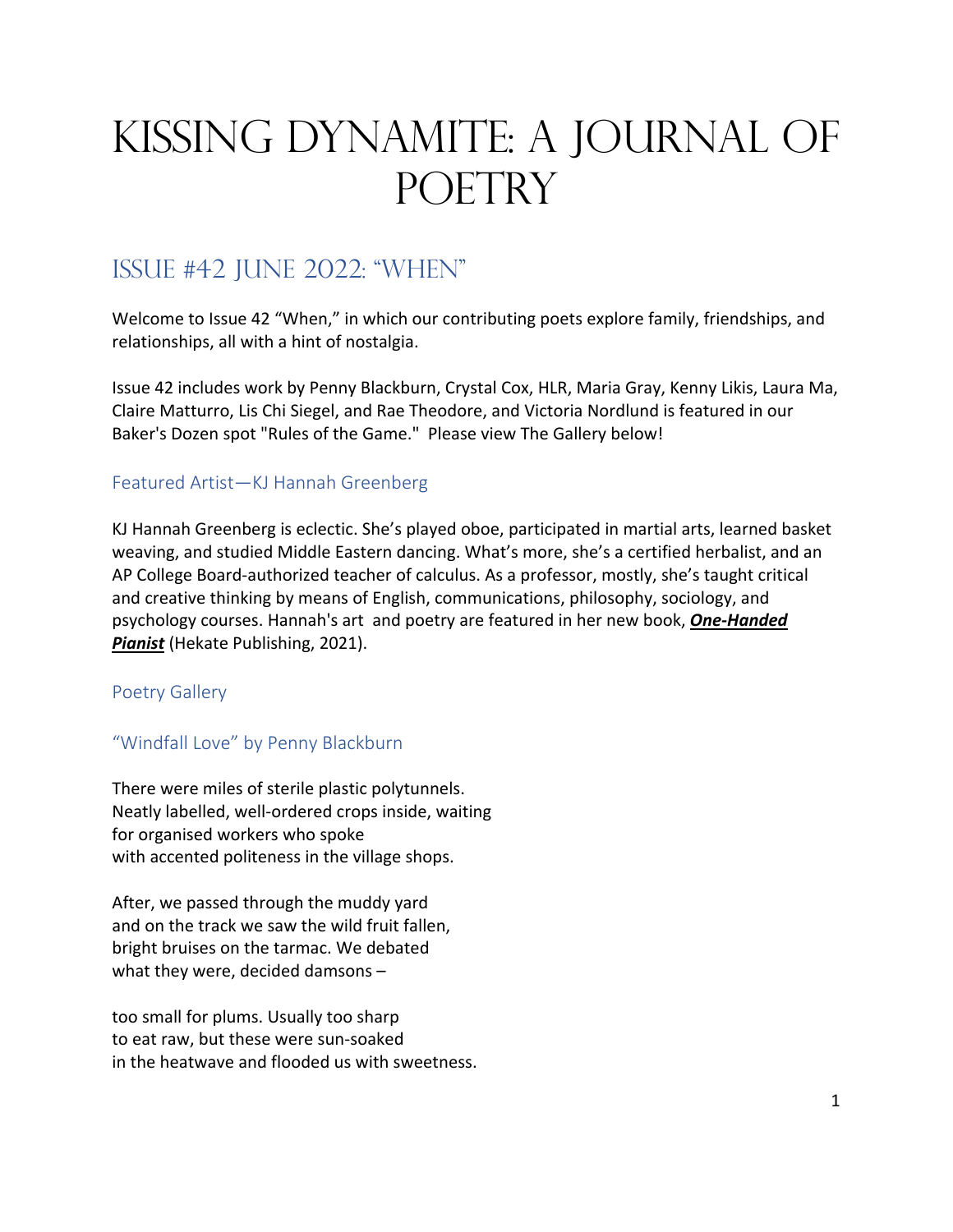We glutted. We could not stop.

Once plucked, some showed their secret shame. Eaten away by birds, or insect-ravaged inside. We abandoned them, snatched higher and higher for others. The last – split by your stained thumb,

spilt out two perfect, golden halves. I rolled mine in my mouth from teeth to tongue, tasted the coming of the end of summer. Felt myself swelling, skin stretched taut like over-ripened fruit.

In the pit of my gut, the buzz of guilt. Like a cascade of wasps, honey-taunted, uncontainable.

# "Cathexis" by Crystal Cox

Honestly, I probably dream about your ex-girlfriend more than you do.

Last night, after you kissed my lips into dry kernels, I dreamt of her

emerging from my bathroom in nothing but a towel, the steam plumping her

skin into supple imagination, the bottom of her asscheeks poking out a little like mine.

Once, a friend of yours said I kind of look like her, which isn't really saying

much. I look like most white women who've learned to wield an eyelash curler.

But, I'll admit, ever since I keep wondering whether she wears waterproof mascara

and if she has to toss a leg up the tub to shave her insides or if when she texts you sweetie <3 it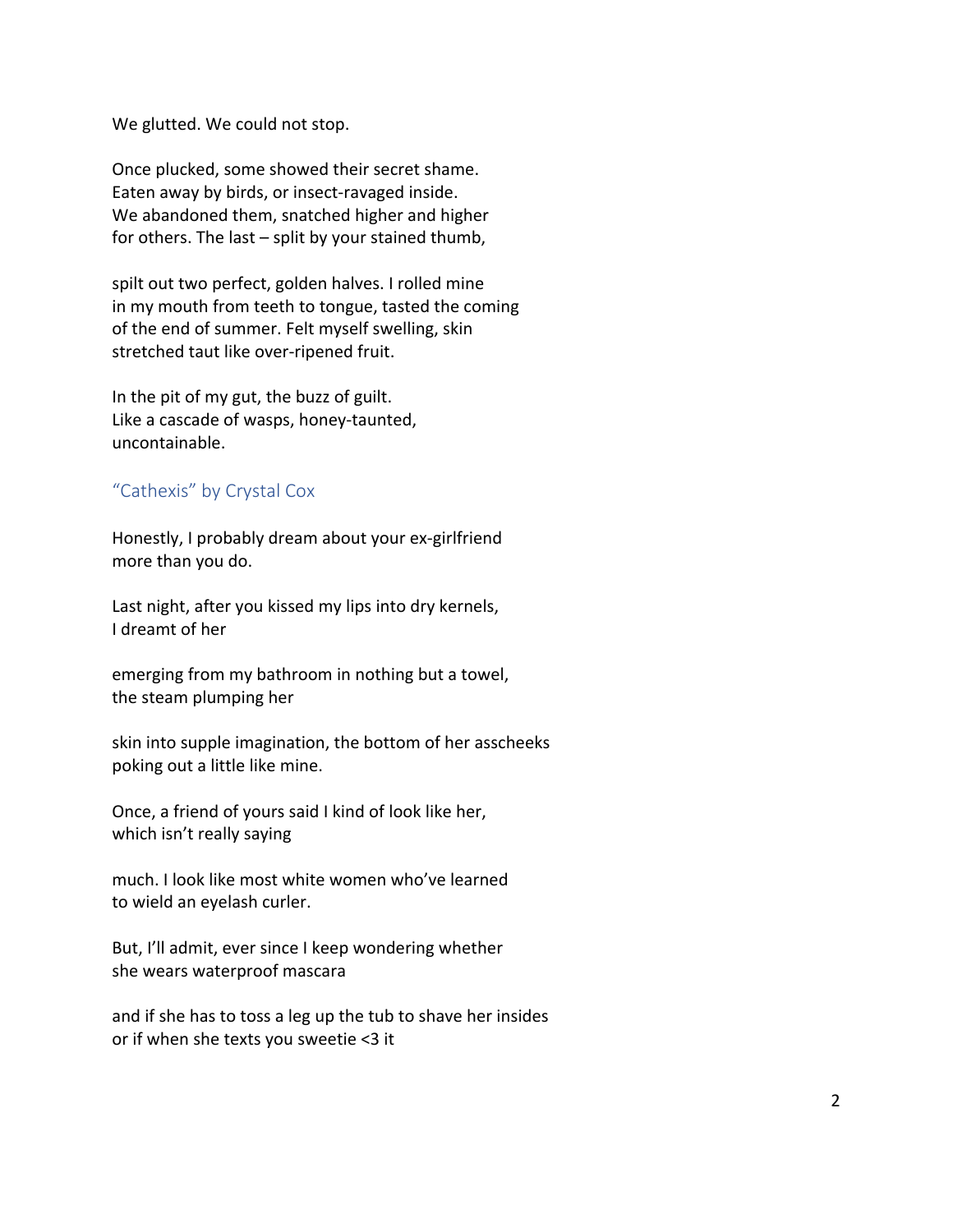makes your words hard. Once, you offered me her old makeup wipes, and I refused. I wanted to exit

the shower looking like I'd earned battle wounds. But memories never cut, they just smudge. Mirrors are worse,

they see me too much all at once or not at all. In the post-shower blur, I could be her.

In my shut raccoon eyes, I could be anyone.

# "Teen Aesthete" by HLR

approaching our thirties, we noticed that our bedrooms still look the same as they did when we were teens. will we *ever* give up on twinkly plastic fairy lights twisted around a bed frame?

dinner candles ceremoniously shoved into the spouts of fancy-looking wine bottles and litre smirnoffs, us gals busy playing adults. plastic ears belonging to small animals attached to headbands, the bunny, the mouse, the kitten, those sexy-saccharine survivors

of crazy halloweens that now we feel to be obscene yet keep on display anyway. bureaus perpetually trashed with a mass of make-up brushes, cracked shadow palettes, bronzer crumbs treaded into the carpet, lipstick smudges and empty perfume bottles, no scent

left to sniff, just dust and nostalgia and missing lids. faded polaroids blu-tacked to walls, postcards and cinema tickets and concert stubs and decades-old birthday cards. I still have the same scallop-edged mirror (the main feature of my room when we were schoolgirls,

hours spent poring over our pores) with the same purple rosary artfully draped across its face, a face that today throws back an image of someone older-but-surely-wiser*surely*-after-everything-you've-been-through (but no, I *still* make *all* the same mistakes).

all those trinkets amassed during summer trips and outlandish bucket lists scrawled in neon glitter pens. and somewhere, tucked away in a wardrobe, a tiny polo shirt emblazoned with the marker-penned names and well-wishes of our feels-like-it-was-a-lifetime-ago

classmates (it *was*), the majority of whom we have absolutely definitely forgotten, some of whom are dead and buried now. george in the car crash smash. izzy gone from an accidental o.d. the first time she tried ketamine. tariq stabbed to death

in a row over twenty quid. simone the preventable suicide. ali who went to sleep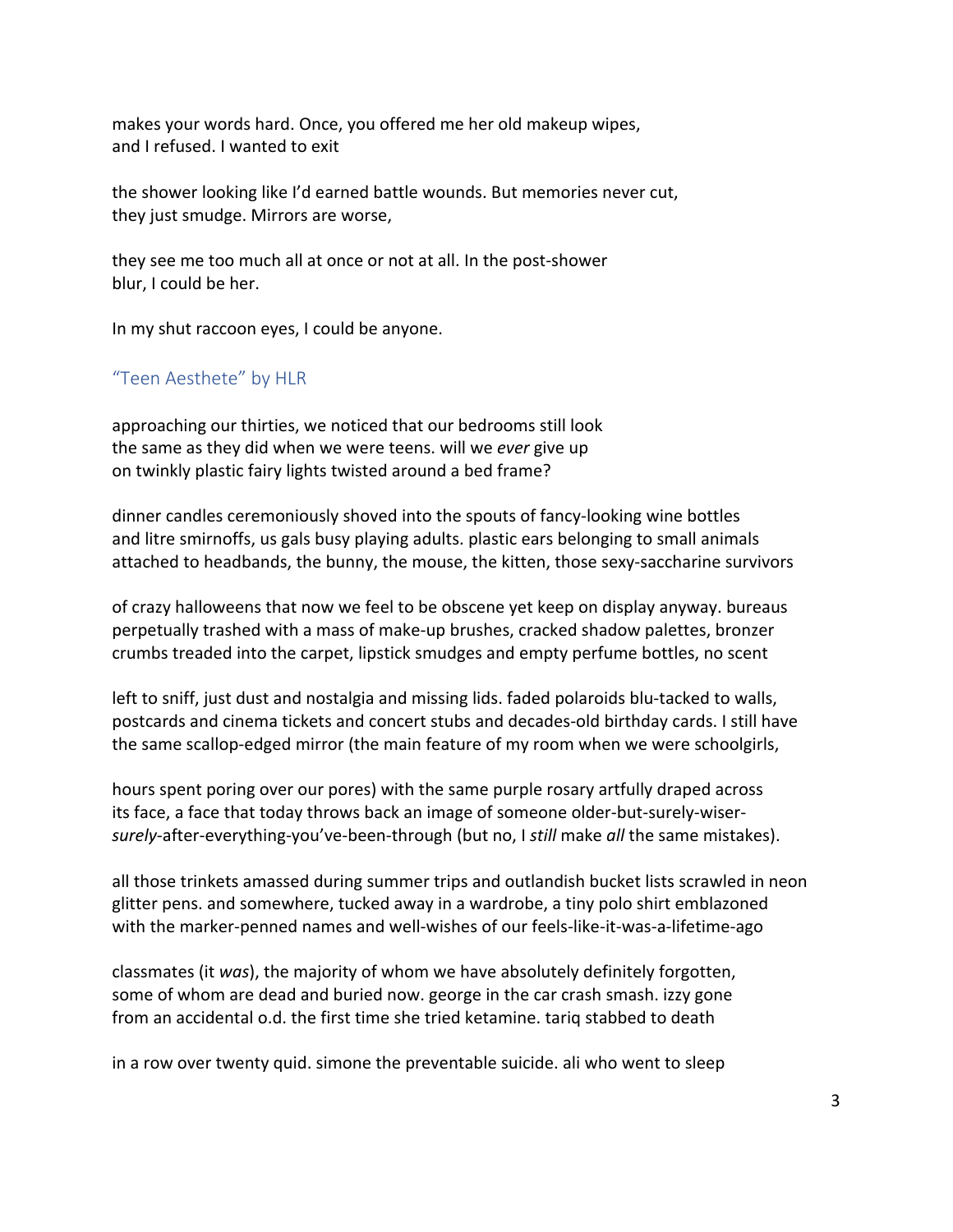aged twenty-three and never woke up. marianna the decapitated passenger of the peugeot speeding on the motorway rushing home to her baby daughter.

and danny hanging from the rafters after losing too much money on the horses. is this why we hang on to so much trash, trappings salvaged from hazy schooldays, dusty knick-knacks, all the tat and needless crap that we *simply can't* throw away?

because we're scared of ending up like that? it's as if we need evidence to confirm that we've made and retained so many precious memories, as if we need proof that we are living, have lived, will live forever…

hey, girls? we're going to need more candles dripping wax over more green bottles. we need more nights out, more halloweens, more hangovers, more blurry photos. we'll need endless strings of fairy lights. we're going to need more life.

# "How Dare You Leave Me" by Maria Gray

Upon hearing the news of your death, you are the first person I call and you are devastated. The clouds take a day to catch up, but they weep with us, too, in time. Santo, I'm smoking myself sick without you. How dare you leave me alone? How dare you leave me, slip silently from the party without so much as a goodnight? And how dare  $I$ how dare I think of me on this national day of big nothing, of rope and pills, the gun's greasy tip against your tongue. How dare the world carry on without you, spin without a thought to the age-old plight of the sun? We are such selfish creatures. You never were. Your first and only failure, old friend, was your softness, and for that I could never fault you. There is so much I need to tell you, but now I talk to you and I'm talking to God. My stomach roils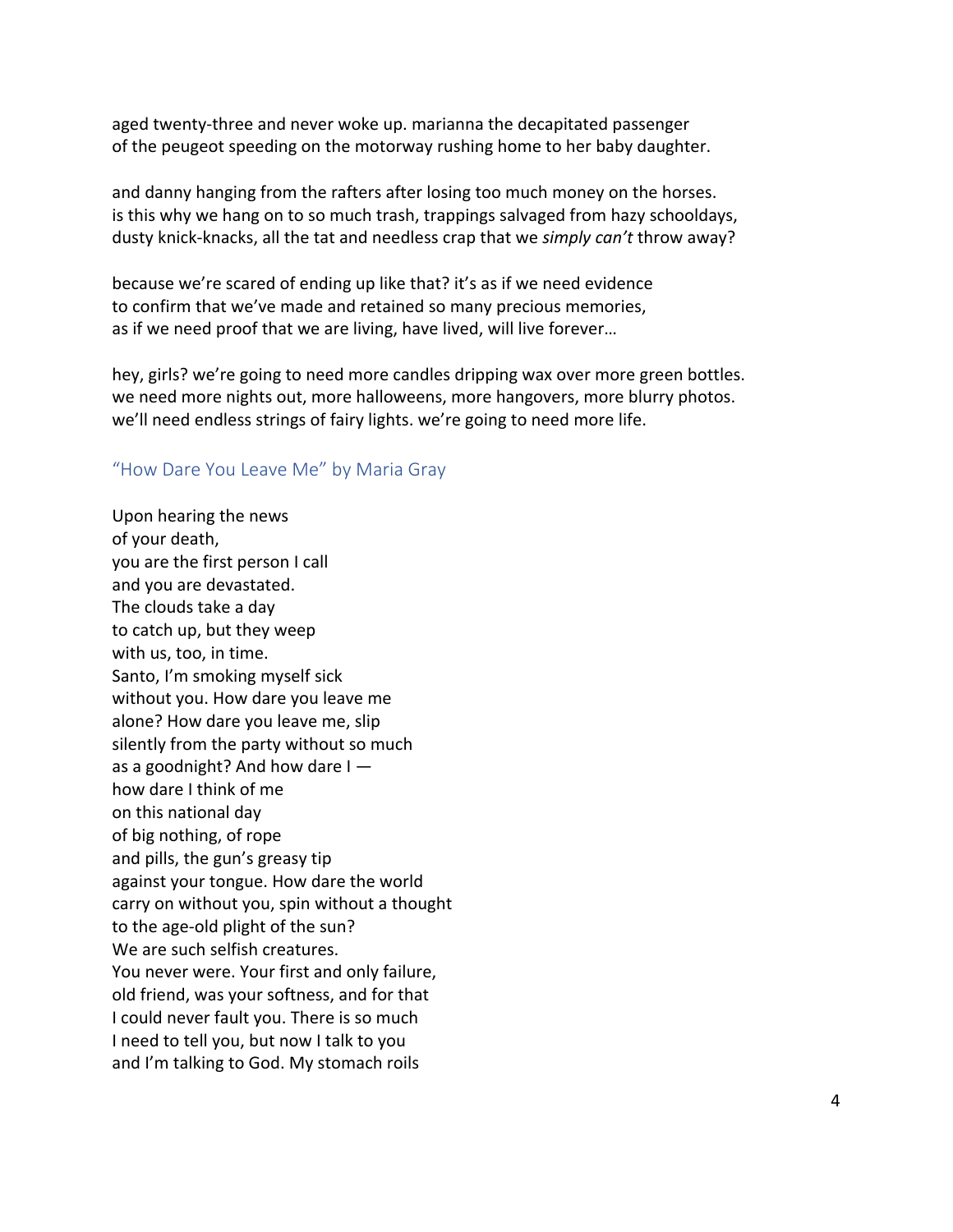with the acid of your absence, the soft curve of your smirk, the women's clothes you soaked with gasoline. What to do but sit alone with my poems, circle your corpse like a vulture, invent new sorrows to embalm — what to do but live without you. What to do but live.

# "Everything's Going My Way" by Kenny Likis

Old men should be tap dancers. Rage, page, against the burgeoning blight. The afternoons grow shorter, in a moment they'll be gone. Summer sang rosier songs back when summer carried a tune. Walking on seashells

up the sidewalk talking to yourself. Keep your pants up. Sleazy does it. You wonder at the words wandering out the spout around the clock. Who reads this stuff anymore. Or bites it. We go forward like sleep

to daughters, like flocks of geese muscling north, home just over the mountain. Why wait, sweet cakes. The elocution will not be ostracized. Put another pickle in, in the pandemonium. Send flowers,

bowers of glowers, free for the taking. So long, story line. Howdy, Hieronymus Bosch. Fake a blue wake for William Blake. What you said broke the bed we mine diamonds in. Hunker down, dear ones. The

afternoons grow shorter. Stack the wood to the windows. The evening eyes your tea and pies. Excuse me while I bliss the sky. Oh, what a beautiful mourning. Oh, what a beautiful stay.

# "Apparitions Do Not Dream of Second Chances" by Laura Ma

My younger self is luminous, decaying in the radiation of dying stars. She dreams my image

into memory through crayon wax. Pigments streaking cellulose. Meteorites trailing pages

of a future lost to cataclysm. To her, I am the cosmic bottleneck, the what-could've-been,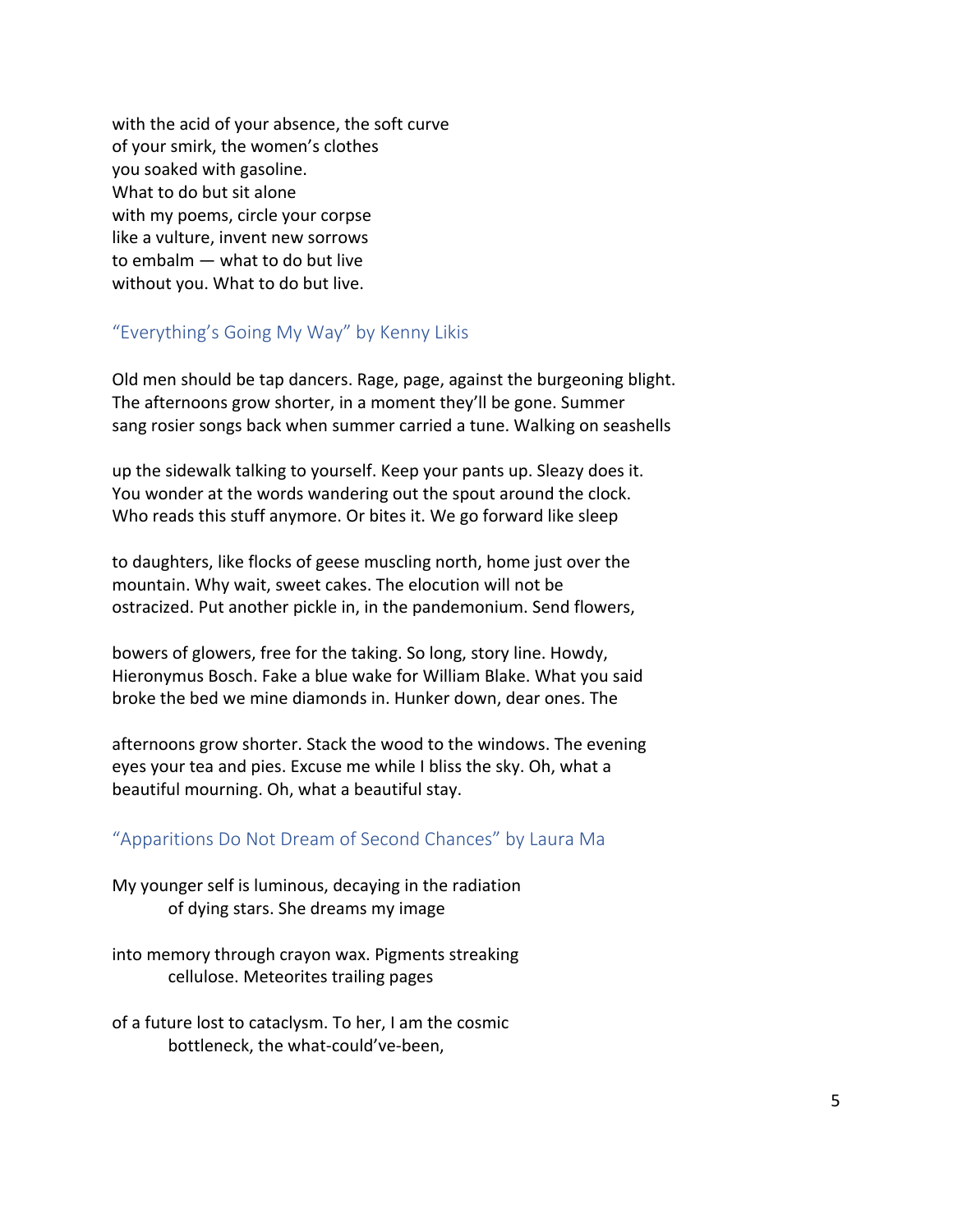supernovas and probabilities vortexing through phantom limbs. In five years, she will have no

shadow and I will spend millennia chasing the last of her sunburnt flickers. In a heatwave,

her skin will roughen with blisters, hands flinching at voices, hemoglobin

saturating constellations. *What is memory if not the next iteration?* Soul floating to the

exosphere, it loops to portals to parallel universes over & over again. I cradle her gossamer

half-lives and piece her from a million infrared timelines, praying that this one will listen.

This shared birthright, vestiges in déjà vu rewind; it whispers: *We were meant to live.* 

# "Helping My Mother Bathe" by Claire Matturro

As she steps from the hard porcelain tub, Mad and wet and gripping my arm tightly, Her own all bone, tissue, and red veins, with Her damp hair twisted on top of her head Like some ancient turban of thin white strings, Behind her against the moist yellow walls Soap she flung drips like an angry blue fog Crawling its way down to some ruthless sea. With skin like raw nerves, she swallows her moans As I pat her dry more with a whisper Of towel against her than a true touch, Her back to me so she can still pretend She is tall and strong and filled with grace, and I am not the one seeing her naked.

"Acclimatization—diptych" by Lis Chi Siegel, June's Featured Poet

# *I. I don't know where they come from*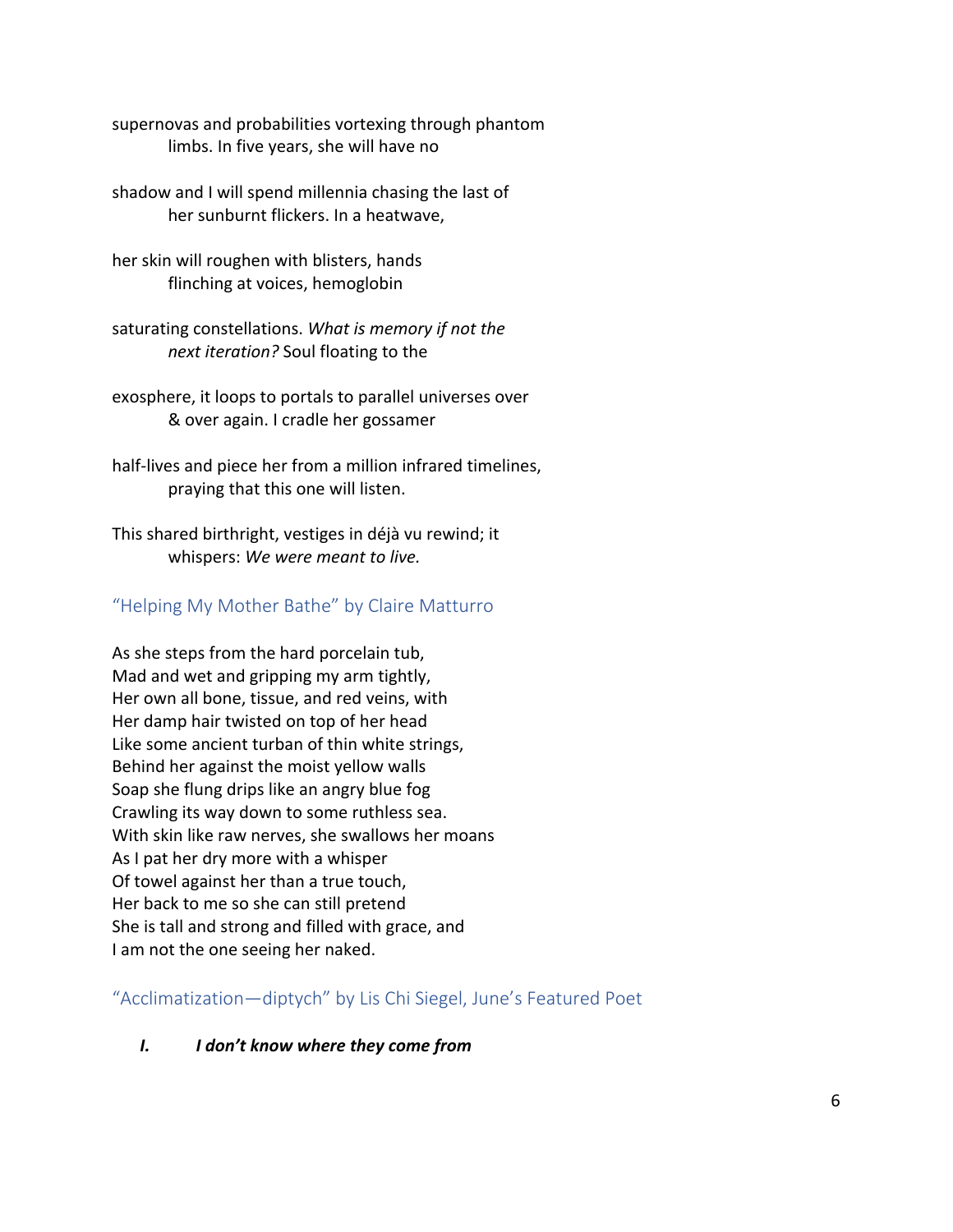poem from the lip of my kitchen trash bin with fruit flies

dripping black bag edges with salty oil that fat I couldn't use from fish cans. each step says my feet don't understand the floorboards here yet, and each move isn't a new start so much as replanting last year's seeds, such hard pupils

however many flights of stairs I have to lug my mattress. in dreams I am one of the fruit flies. I have my five-roommate-flock, too, and we don't trust the red wine and its cling film. we gorge on slick scraps. we spawn on a whim and patrol in our curious circles. if we were me, we would remember to take out the trash.

# *II. Reflexes*

# I got better

at grabbing them out of the air. Now I find them pressed between my fingers when they uncurl, smudges smudgier than before. each new day brings only a few, anothing like an invasion, just waves of scouting, and with each one I wonder what their reports say. is there some central nest where they share notes on how I live? perhaps

one marks my home to be spared from a coming pestilence. or, on fruit fly *Yelp*, one rates the deliciousness of my drain-catcher, or leaves a middling comment about the heaping scraps of carrot skins in the bin, brittle and lifeless, curled like my hair. their bodies like dots come off my hands easily in the sink.

# **Lis's Commentary on "Acclimatization—diptych":**

Adults in their twenties — or even just their early twenties — share, I think, a similar amount of transience: we possess a constant feeling of uprooting and moving, and we can never be particularly settled in any one place. One can find joy in that, as I often do, knowing that in a month or a year you will not and cannot be in the same place as you are now; one can also find plenty of exhaustion. I originally wrote this as two separate poems during a strange period of 2021, after a stolen passport and Covid circumstances kept me from returning to my 'home' apartment (outside the U.S.) for a span of three months. I stayed in a cramped NYC apartment with two friends, to whom I'm grateful for allowing me to remain for such a longer period than expected. We acutely felt the space's limiting size, especially as we waited indoors for the days to pass until we were vaccinated. I sat at the same shared, square kitchen table day after day, watching tiny fruit flies circle for hours on end, wondering at where they came from and what could be done about them. I set pointless traps and never came to a conclusion about these flies' origin (though of all the possible NYC pests to be dealing with, fruit flies felt like a blessing). My time there felt like *acclimatization*, my having to adapt to these very specific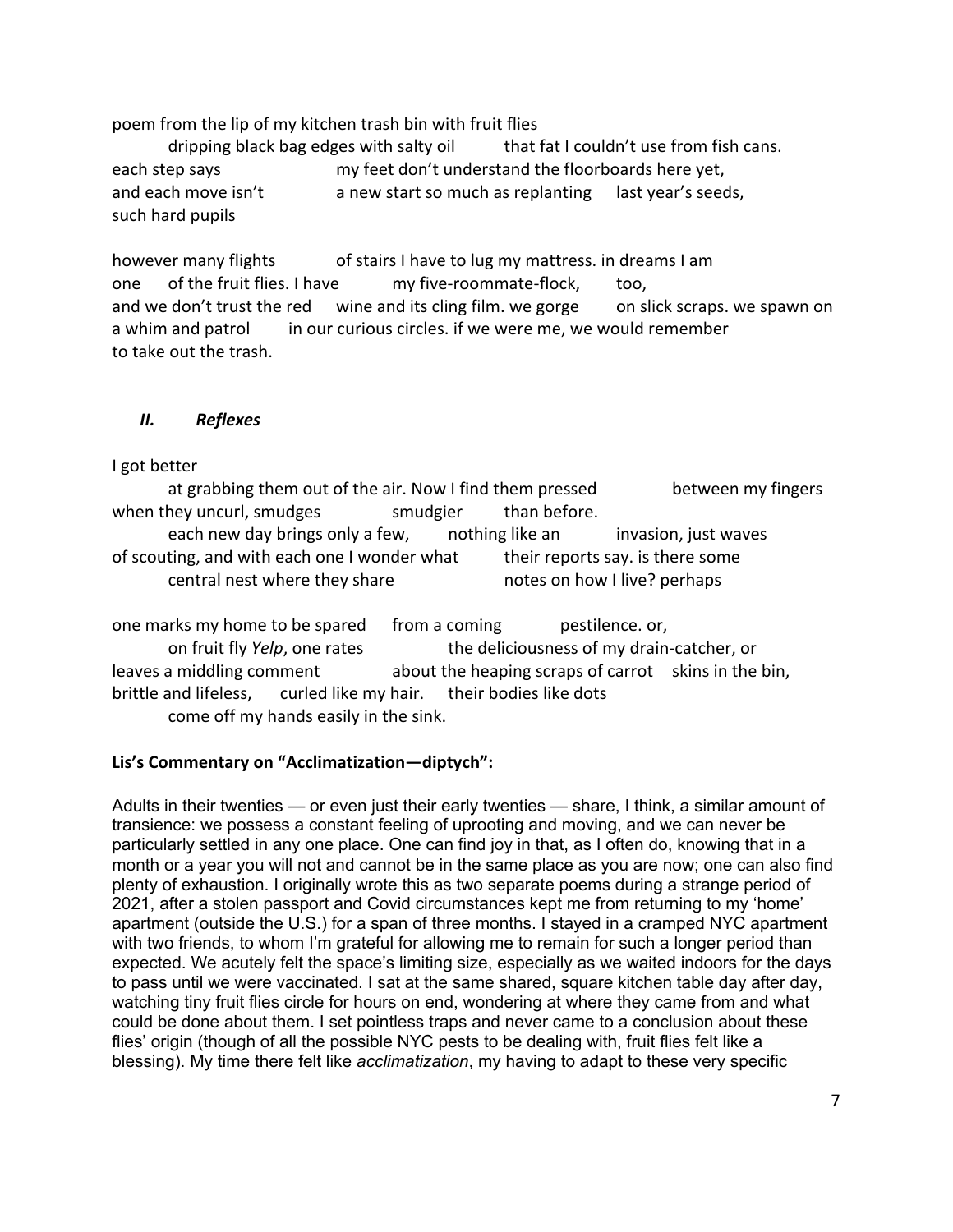circumstances, and these two poems bookended my stay. It is true that "I got better" by the time I was set to depart — through adaptation both physical and mental — but looking back, it is impossible to say how I truly felt about all those changes after.

# **General Editor Shon Mapp's Commentary on "Acclimatization—diptych":**

In "Acclimatization," I was transported into the microcosm of the fruit fly. From the trash bin, the mundane details are imbibed with intimate testimony. The descriptions are almost wistful, with "dripping black bag edges" and "slick scraps." The writer confesses early that "feet don't understand the floorboards here yet," which captures a longing in its vulnerability.

As a humbled observer, the fruit fly carries us into Lis Chi Siegel's world and asks us to ponder the merits of our existence as we "gorge" and "spawn." What I liked most about this diptych is its ability to remind us that in spite of its perceived insignificance, even an insect has the ability to form a flock, take stock of the world, and appraise its beauty. Significance is a matter of perspective and regardless of the arbiter, our lives are both worthy and subject to something greater.

"Even cavemen wanted a bunch of random shit" by Rae Theodore

Like bigger caves, faster feet, a better way to say I love you

than a blow to the head. Me? I want a million dollars.

No, make that three million dollars, a new dishwasher, silver sneakers

all the books. No matter how many cats I have,

I will always want one more. I want to be 40 pounds lighter,

ten years younger. I want wings

so I can reverse fly around the earth like Superman

and turn back time. People always say your mistakes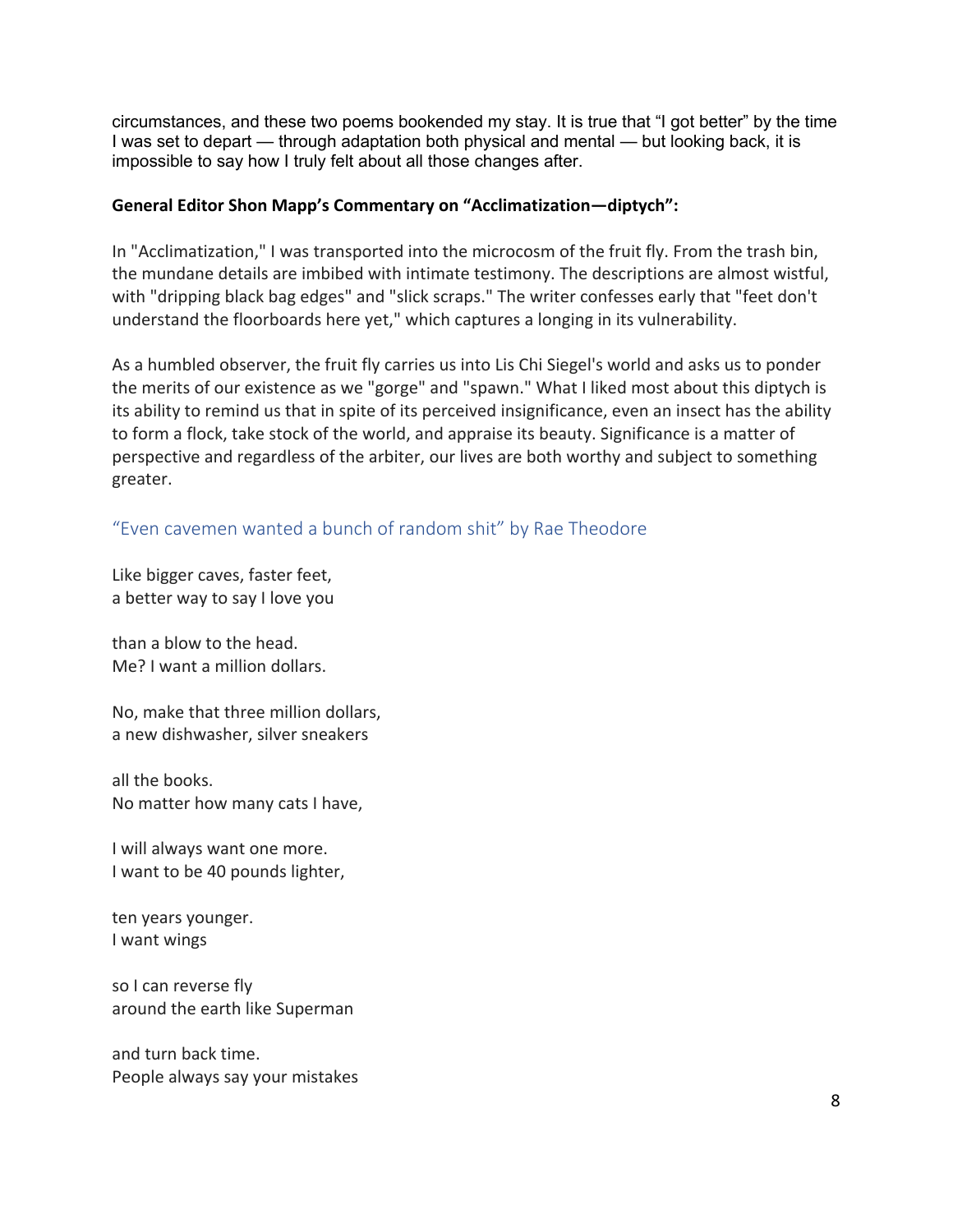make you who you are, but let's be real,

that's bullshit. If you could erase your past

mistakes, you would be a shinier version of yourself.

I want to sleep at night, not worry so much,

dig deep, strike peace somewhere inside.

I want this deck of famous female poet tarot cards that's too expensive to buy for myself.

I want to live in a shack that has clouds for walls

and a stardust floor so when I dance

my feet stumble on new constellations.

I want more than I have. My friend Linda says that's the source

of all suffering, wanting more, less or different,

but isn't that what it means to be human?

To want something and then when we get it

to want for something more? We are all unapologetic wanting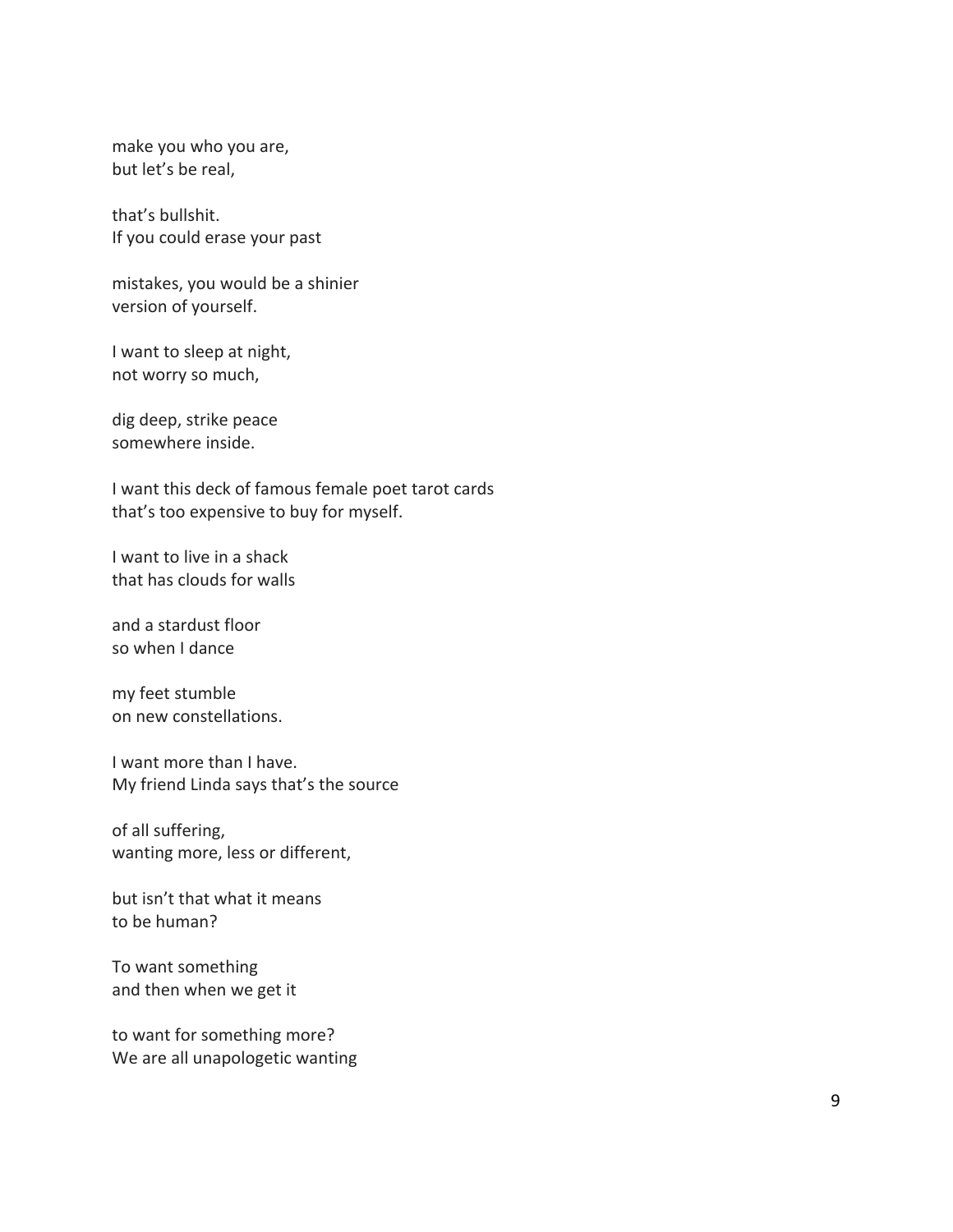machines. Like cavemen who made bacon when they craved crispier meat

and built rooftop patios on top of their caves

so they could gaze at some other rock they would rather call home.

# "Rules of the Game," Our Baker's Dozen Feature

In "Advance to Boardwalk" **Victoria Nordlund** explores the profound connection between and girl and her grandmother.

# "Advance to Boardwalk" by Victoria Nordlund

It was the summer of '83 & Grandma Kitty & I play Monopoly at our glass-topped kitchen table. She lets me be the banker again & we start with way more money than the directions allow. The macrame basket plant's spiderettes dangle close to my head as I roll the dice  $\&$  pray I don't land on her Virginia Avenue hotel— The rattan chairs make our thighs holey. It is hot & we

are both in shorts & I note her swollen blue veins that snake down her calves & wonder if I will get those too & we listen to Thriller top level on repeat— We both agree this album slays as the boombox buzzes at my un-bunioned feet. *The fan's just not cuttin' the heat,* she declares as she passes *Go* & ends up with Connecticut. & I am still stuck in jail. Even the gold linoleum floor is s  $w$  e a t  $y$ . I tell her I am thinking of cutting my waist-length hair but Mom won't let me– as I stare at her short gray frizzled perm. She grabs my braid & says, *Why not? You only go around once.* Gets up to show me a black & white photo of her at 18—she is icon-level Clara Bow beautiful & her hair is flapper bob short & her smile is for days and the looks so confident & free  $\&$  1 am 13 & can't begin to fastforwardmyself to my 18-

& she had dad at 19 & they ate Crisco & lived with her 9 brothers & sisters to stay afloat in 1931 & 2 & 3. & Grandpa Walter had another family that we don't talk about  $\&$  he must've had a house  $\&$  Grandma had another husband + a house (or maybe 2) in CT in the 40's & 50's & somehow Grandma & Grandpa ended uptogether inalittlegreenCape in NJ until he died of lymphoma in '80. & now she lives with us–

 & pre-teen me & 72-year-old her are best friends. We both don't drive & we are bored so board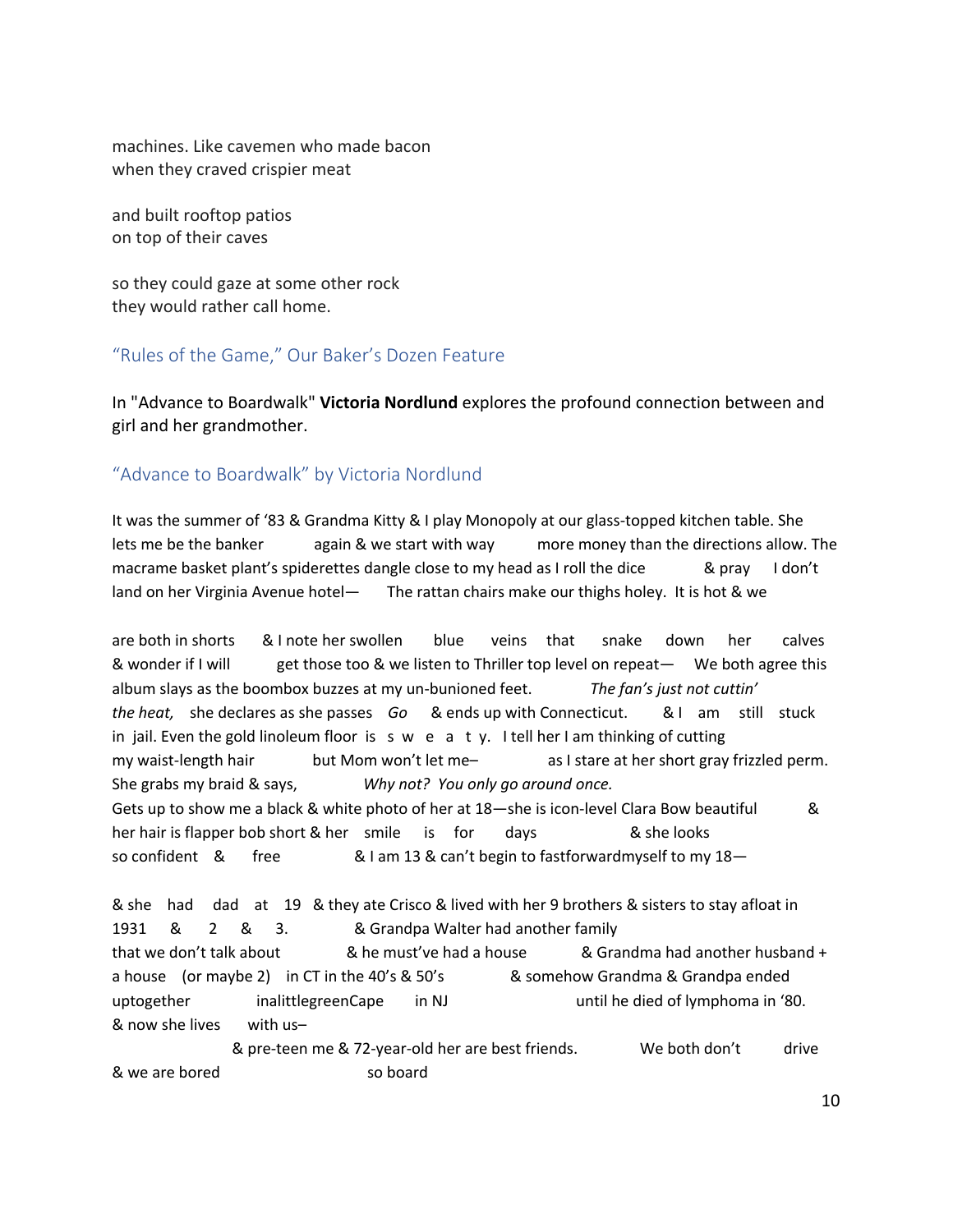games & The Price is Right & Days of Our Lives & General Hospital & ignoring the rules so we never go bankrupt— so it never ends  $-$  fill up the day as she trades me Park Place for Baltic, as we drink Cherry Hi-C out of Silly Straws-

I think I still have the red pitcher in my basement—

# **Victoria's Commentary on "Advance to Boardwalk":**

"Advanced to Boardwalk" emerged from a prompt: Write a poem using these words: summer, red, Grandma, chair. I rarely use prompts…and I rarely write about preteen me, but this photographic scene that expressed the relationship I had with my grandmother poured out.

I wanted the form to echo playing a board game on a lazy hot summer day–back when a day and a game and June and July and August stretched out endlessly before me.

My poems usually deconstruct and construct realities, blend the past and present, and try to make sense of a world that often defies logic. I wanted to follow the rules of that memory and explore my relationship not only to my grandmother but also to a self that has long since passed. It is interesting to visit a self that no longer fits– to analyze a routine that is no longer a routine, a comfortable moment that has become a comfort.

It's funny how this mundane moment became a core memory – and how my present self felt the need to peel back the ordinary to discover a profound connection between two humans in different stages of their game.

I so wish I could break out the Monopoly board and chat with my Grandma again. Tell her how lucky I was to have this strong sage of a woman under the roof of my childhood who loved me so much she would give me the shirt off her back and Baltic for Park Place. But you can only go forward and you can't change the rules to this game.

I didn't realize when I wrote the last line of this poem that the red pitcher fit perfectly with the monopoly metaphor–it had become a totem, and a tangible reminder now housed in a box somewhere in a corner of my memory.

# Poet Biographies

**Penny Blackburn** (she/her) lives in North East England but is originally from Yorkshire. Her poetry has been published by, among others, *Poetry Society News, Lighthouse, Dreamcatcher,* and *Riggwelter*. Penny was recently awarded second place in the Ver Poetry Competition 2022 and was also commended in the Waltham Forest and Positive Images Festival competitions. She is co-host of Cullerpoets poetry stanza and host of Under the Arches spoken word evening. Penny is on Twitter and Facebook as @penbee8.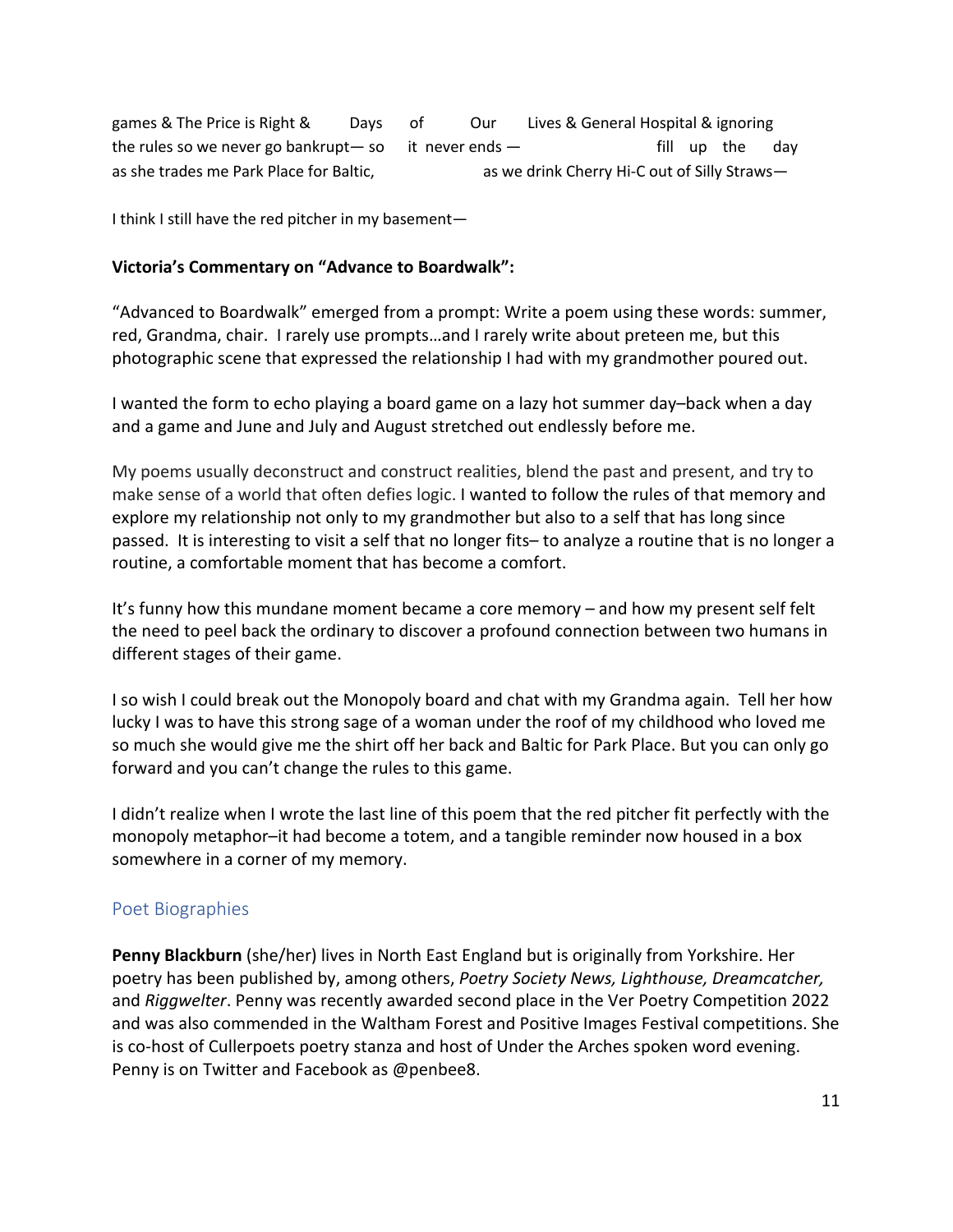**Crystal Cox** is a MFA candidate at the University of Idaho and the managing editor for *Fugue*. She was a finalist for the 2021 Francine Ringold Award for New Writers, and her work is forthcoming in *Nimrod.* Originally from Missouri, she now lives in Idaho with her two guinea pigs and a bunch of half-dead houseplants.

**HLR** (she/her) is a prize-winning poet, working-class writer, and professional editor from North London. She is a commended winner of The Poetry Society's National Poetry Competition 2021, and she also won The Desmond O'Grady International Poetry Competition 2021. She is the author of poetry collection *History of Present Complaint* (Close to the Bone) and microchapbook *Portrait of the Poet as a Hot Mess* (Ghost City Press). Find her on Twitter: @HLRwriter. Read more at: treacleheart.com

**Maria Gray** (she/her) is a 22-year-old poet from Portland, Oregon. Her poems are published in or forthcoming from *Furrow Mag, SICK Magazine, The Lumiere Review, Counterclock Journal,* and others. Her poem "Rhythm 0" was recently selected by Luther Hughes as the winner of *The Lumiere Review*'s annual poetry contest, and she was named as a 2021 Adroit Prizes semifinalist for her poem "Where Were You When Mac Miller Died." She lives and studies in central Maine. Tweet her @mariakultra and check out her other work at mariagray.carrd.co.

**Kenny Likis** (he, his, him) long ago wrote his master's thesis at Auburn University on Robert Creeley. He's read contemporary poets obsessively since, but focused on reading, not writing. Early in the pandemic, he got the urge to write poems and has been hard at it since. His work has appeared or is forthcoming in *Caustic Frolic*, *Riddled With Arrows*, *The Twin Bill*, and *Birmingham Poetry Review*. He lives in Cambridge, Massachusetts.

**Laura Ma** (she/her) is 18 and based in California. Her words have appeared in *The Lumiere Review*, *Parentheses Journal*, *Claw & Blossom*, *Capsule Stories*, and more. She will attend UC Berkeley in the fall. Find her on Twitter @goldenhr3.

**Claire Matturro** was a lawyer until she moved to the Georgia woods and turned to teaching and writing. An author of eight novels, including four published by HarperCollins, she now lives in Florida. Claire remains active in writer's and environmental groups and is an associate editor at *Southern Literary Review*.

**Victoria Nordlund**'s poetry collection *Wine-Dark Sea* was published by Main Street Rag in 2020. She is a Best of the Net and Pushcart Prize Nominee, whose work has appeared in *PANK Magazine, Rust+Moth, Chestnut Review, Pidgeonholes,* and elsewhere. Visit her at VictoriaNordlund.com